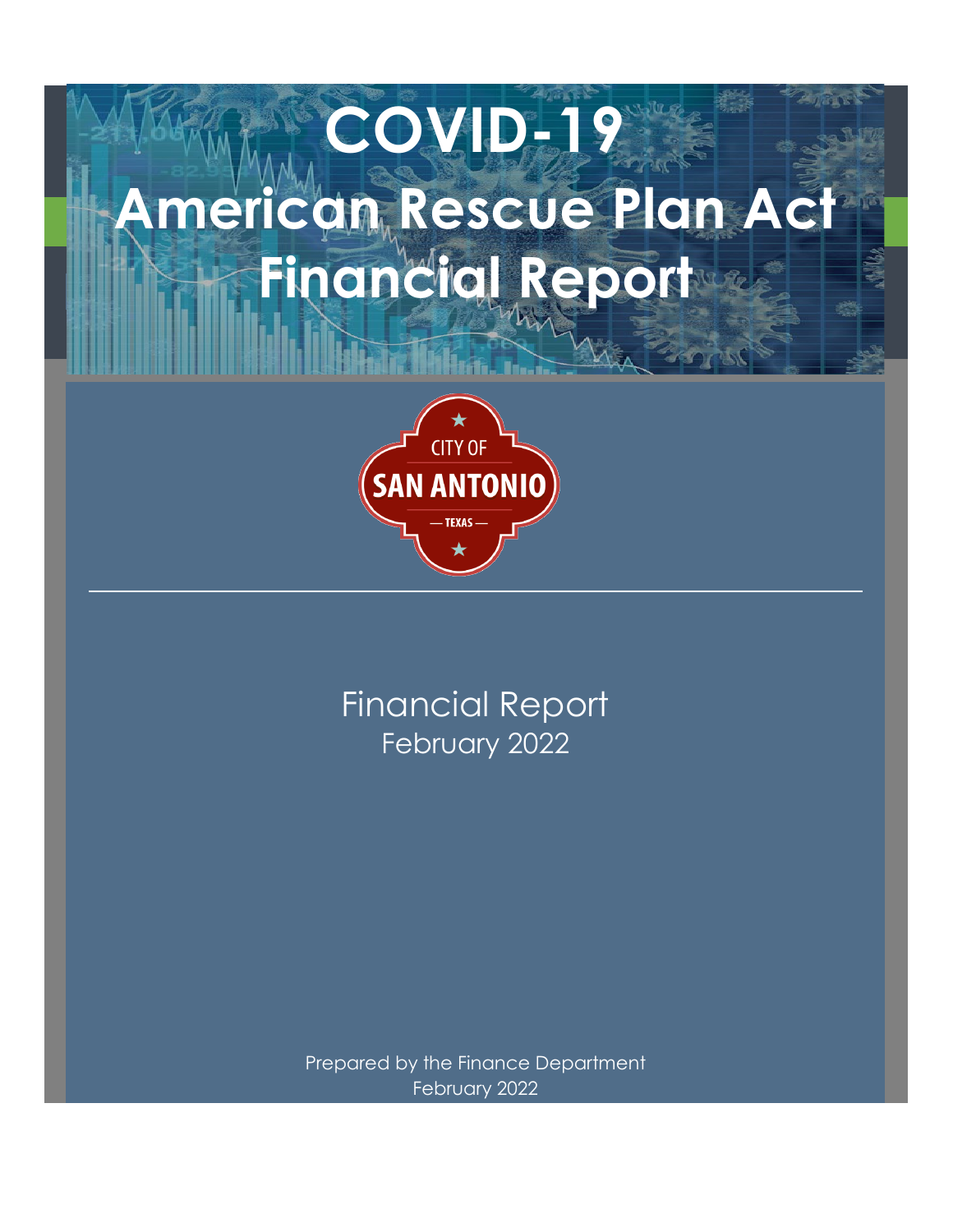**February 2022 Financial Report**

# TABLE OF CONTENTS

| Title                          | 'Paae, |
|--------------------------------|--------|
|                                |        |
| Summary of Revenues & Expenses |        |
| <b>Health</b>                  |        |
| <b>Airport</b>                 | 3      |
| Revenue Replacement            | 4      |
| <b>Variance Explanations</b>   |        |

All financial data is from the City's financial management system. This is an unaudited financial report.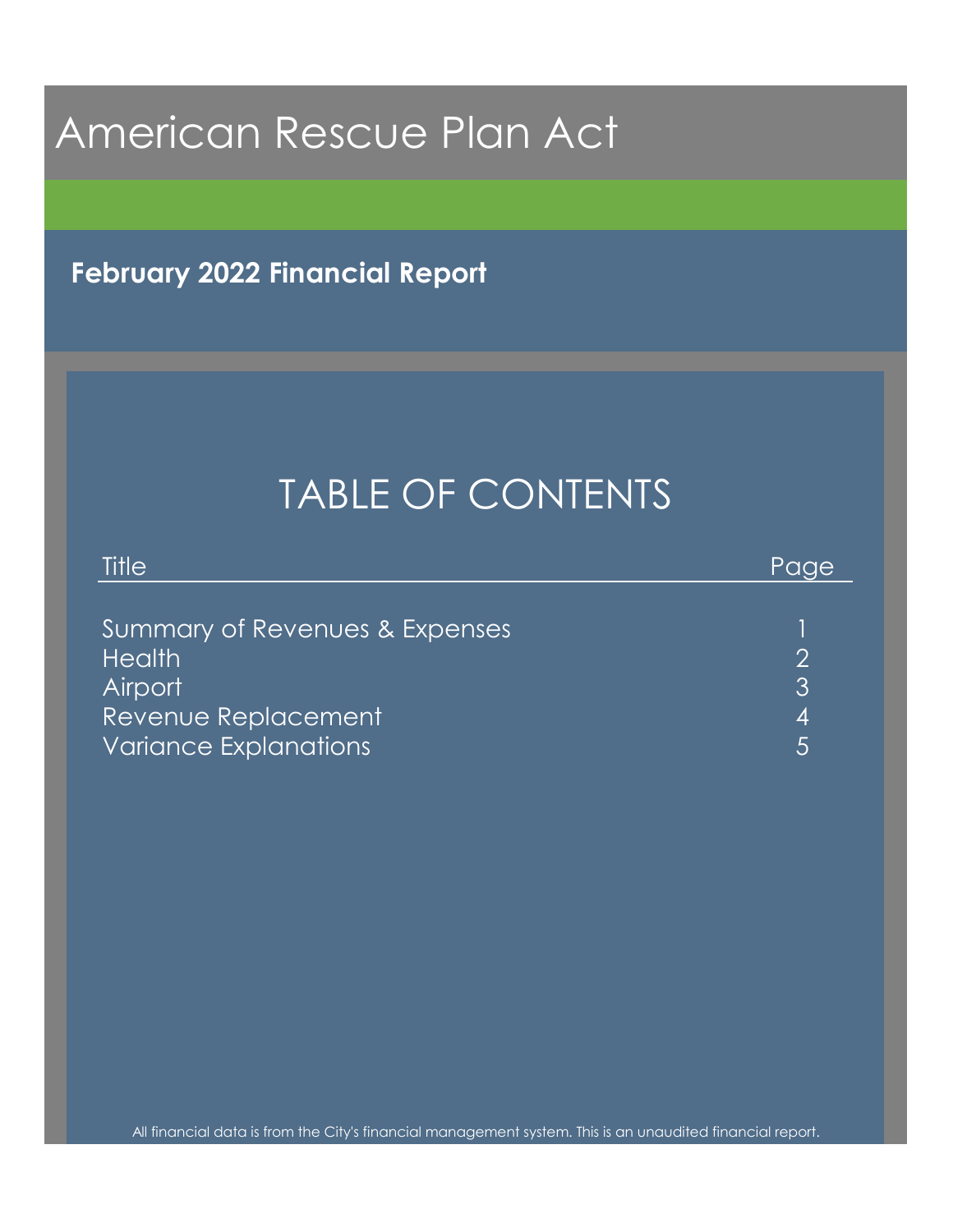#### February 2022 Financial Report

#### City of San Antonio

|              |                                                           |    | <b>Revised</b><br><b>Budget</b> |      | Plan thru<br><b>February</b> | <b>Actuals thru</b><br><b>February</b> |                |     | Variance    | $\%$<br>Spent |  |
|--------------|-----------------------------------------------------------|----|---------------------------------|------|------------------------------|----------------------------------------|----------------|-----|-------------|---------------|--|
|              |                                                           |    |                                 |      |                              |                                        |                |     |             |               |  |
|              | <b>EXPENSES BY FUNDING SOURCE</b>                         |    |                                 |      |                              |                                        |                |     |             |               |  |
|              | State & Local Fiscal Recovery Funds                       | \$ | 326,919,408 \$                  |      | 20,056,725 \$                |                                        | 20,042,386 \$  |     | (14, 339)   | 6.1%          |  |
|              | <b>Emergency Housing Assistance Program</b>               |    | 49,698,202                      |      | 49,698,202                   |                                        | 47,751,601     |     | (1,946,601) | 96.1%         |  |
|              | <b>HOME</b>                                               |    | 20,042,085                      |      |                              |                                        |                |     |             | 0.0%          |  |
|              | Recovery & Resiliency Balance (General Fund)              |    | 13,100,000                      |      |                              |                                        |                |     |             | 0.0%          |  |
|              | <b>Other Federal Grants</b>                               |    | 75,082,553                      |      | 16,425,418                   |                                        | 14,061,375     |     | (2,364,043) | 18.7%         |  |
|              | <b>Total Resources</b>                                    | \$ | 484,842,248                     | \$   | 86,180,345                   | \$.                                    | 81,855,362     | \$. | (4,324,983) | 16.9%         |  |
|              | <b>EXPENSES BY PROGRAM</b>                                |    |                                 |      |                              |                                        |                |     |             |               |  |
|              | <b>Housing Security</b>                                   |    |                                 |      |                              |                                        |                |     |             |               |  |
| $\mathbf{1}$ | <b>Emergency Housing Assistance Program</b>               | \$ | 49,698,202 \$                   |      | 49,698,202 \$                |                                        | 47,751,601 \$  |     | 1,946,601   | 96.1%         |  |
|              | <b>HOME</b>                                               |    | 20,042,085                      |      |                              |                                        |                |     |             | 0.0%          |  |
|              | <b>Subtotal Housing Security</b>                          | \$ | 69,740,287 \$                   |      | 49,698,202 \$                |                                        | 47,751,601 \$  |     | 1,946,601   | 68.5%         |  |
|              |                                                           |    |                                 |      |                              |                                        |                |     |             |               |  |
|              | Other                                                     |    |                                 |      |                              |                                        |                |     |             |               |  |
|              | Airport                                                   | \$ | 42,530,956 \$                   |      | $6,836,643$ \$               |                                        | $6,836,643$ \$ |     |             | 16.1%         |  |
|              | Library - Adult Literacy                                  |    | 180,400                         |      | 22,600                       |                                        | 22,512         |     | 88          | 12.5%         |  |
|              | <b>Head Start</b>                                         |    | 4,025,026                       |      | 301,534                      |                                        | 306,904        |     | (5, 370)    | 7.6%          |  |
| $\mathbf{2}$ | <b>Health Disparities Grants</b>                          |    | 28,346,171                      |      | 9,264,640                    |                                        | 6,895,315      |     | 2,369,325   | 24.3%         |  |
|              | <b>Subtotal Other</b>                                     | Ś. | 75,082,553 \$                   |      | 16,425,418 \$                |                                        | 14,061,375 \$  |     | 2,364,043   | 18.7%         |  |
|              |                                                           |    |                                 |      |                              |                                        |                |     |             |               |  |
|              | <b>State &amp; Local Fiscal Recovery Funds</b>            |    |                                 |      |                              |                                        |                |     |             | 13.1%         |  |
|              | Revenue Replacement<br><b>Utility Assistance</b>          | \$ | 97,472,282 \$<br>30,000,000     |      | $12,723,144$ \$              |                                        | 12,785,017 \$  |     | (61, 873)   | 0.0%          |  |
|              | COVID-19 Response*                                        |    | 50,047,126                      |      | 7,333,581                    |                                        | 7,257,369      |     | 76,212      | 14.5%         |  |
|              | Emergency Housing Assistance Program - Phase 5            |    | 10,000,000                      |      |                              |                                        |                |     |             | 0.0%          |  |
|              | Small Business*                                           |    | 30,957,964                      |      |                              |                                        |                |     |             | 0.0%          |  |
|              | Social Services and Non-Profits*                          |    | 4,000,000                       |      |                              |                                        |                |     |             | 0.0%          |  |
|              | Mental Health*                                            |    | 26,000,000                      |      |                              |                                        |                |     |             | 0.0%          |  |
|              | Arts*                                                     |    | 5,000,000                       |      |                              |                                        |                |     |             | 0.0%          |  |
|              | Youth*                                                    |    | 10,000,000                      |      |                              |                                        |                |     |             | 0.0%          |  |
|              | Seniors*                                                  |    | 5,000,000                       |      |                              |                                        |                |     |             | 0.0%          |  |
|              | Digital Access/Literacy*                                  |    | 6,900,000                       |      |                              |                                        |                |     |             | 0.0%          |  |
|              | Infrastructure*                                           |    | 13,800,000                      |      |                              |                                        |                |     |             | 0.0%          |  |
|              | One-Time Capital Investments*                             |    | 32,000,000                      |      |                              |                                        |                |     |             | 0.0%          |  |
|              | Employee Retention*                                       |    | 10,000,000                      |      |                              |                                        |                |     |             | 0.0%          |  |
|              | Continuation of Domestic Violence Programs - FY24 & FY25* |    | 8,842,036                       |      |                              |                                        |                |     |             | 0.0%          |  |
|              | <b>Subtotal State &amp; Local Fiscal Recovery Funds</b>   | \$ | 340,019,408 \$                  |      | 20,056,725 \$                |                                        | 20,042,386 \$  |     | 14,339      | 5.9%          |  |
|              | <b>Total Expenditures</b>                                 | \$ | 484,842,248                     | - \$ | 86,180,345                   | \$                                     | 81,855,362     | \$  | 4,324,983   | 16.9%         |  |
|              |                                                           |    |                                 |      |                              |                                        |                |     |             |               |  |

\*This allocation was presented to City Council on February 3, 2022 for approval (approved through Ordinance 2022-02-03-0072).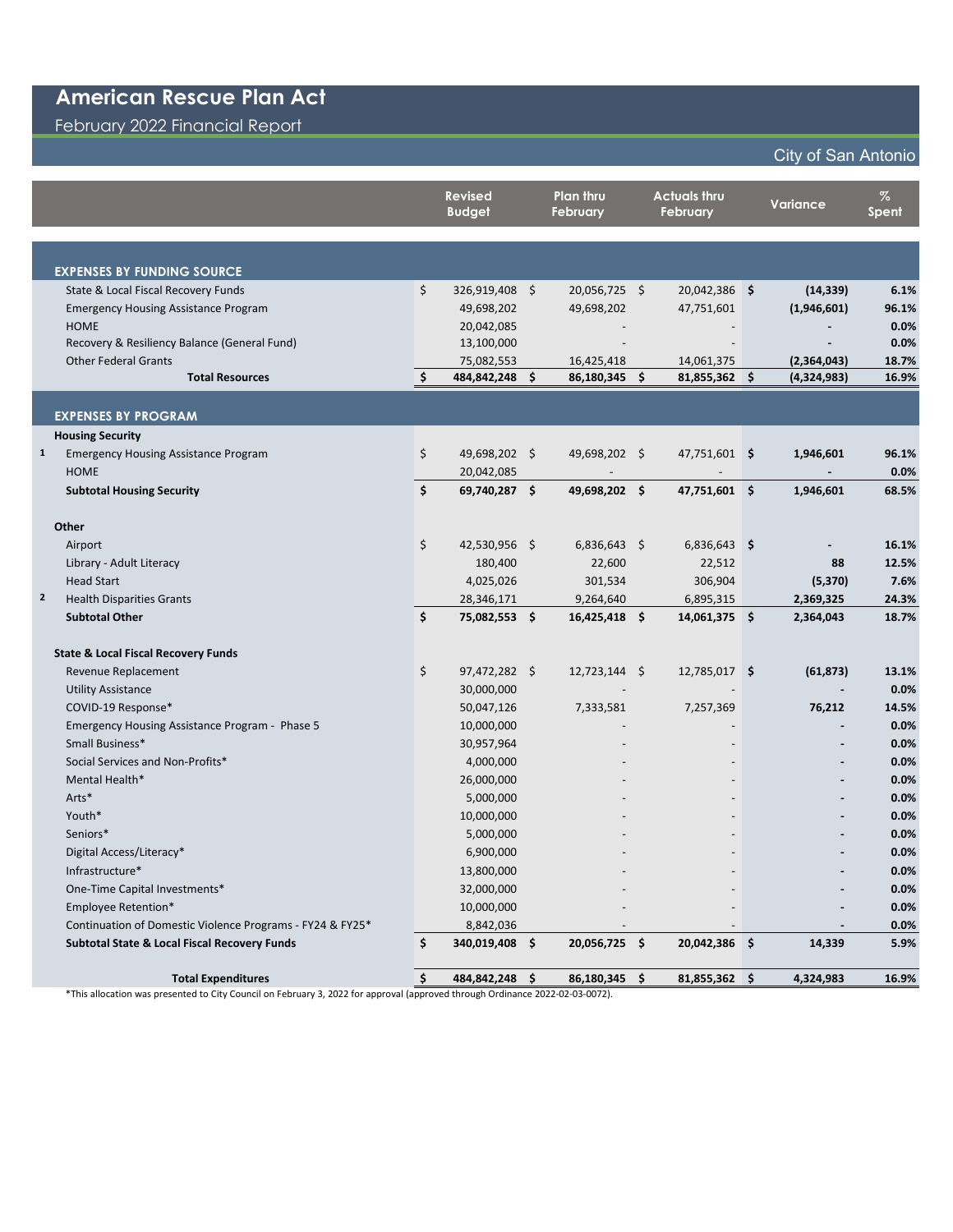February 2022 Financial Report

#### **Revised Budget Plan thru February Actuals thru February Variance % Spent Health Disparities Grants** Access to Care \$ 936,007 \$ 294,962 \$ 272,433 **\$ 22,529 29.1%** ACES CBT (Adverse Child Experiences Cognitive Behavioral Therapy) 802,000 199,998 - **199,998 0.0%** ACES COE (Adverse Child Experiences Center of Excellence) 487,421 143,043 113,704 **29,339 23.3%** BRFSS Surveys (Behavioral Risk Factor Surveillance System) 575,000 - - **- 0.0%** CHW HUB (Community Health Worker Hub) 1,982,048 474,451 148,823 **325,628 7.5%** Communications Marketing 1,724,852 402,481 177,413 **225,068 10.3%** COVID-19 Response Team 8,687,103 5,119,411 4,681,644 **437,768 53.9%** CREC (Community Response & Equity Coalition) 1,702,946 342,698 167,104 **175,594 9.8%** Data Systems 2,607,707 185,290 142,159 **43,131 5.5%** Diabetes Education 340,525 98,428 52,098 **46,329 15.3%** Food Insecurity 594,923 155,637 90,950 **64,687 15.3%** Food Policy 372,103 42,885 2,071 **40,815 0.6%** Nutrition Education 684,134 168,249 44,394 **123,855 6.5%** Operational Support 2,443,896 722,469 534,466 **188,002 21.9%** VP Case Management (Violence Prevention) 1,737,640 475,577 214,284 **261,293 12.3%** VP Data Approach (Violence Prevention) 417,866 113,056 62,526 **50,531 15.0%** VP JFC (Violence Prevention Jewish Family Center) 500,000 125,000 - **125,000 0.0%** Public Health Workforce 1,750,000 201,006 191,247 **9,759 10.9% Total \$ 28,346,171 \$ 9,264,640 \$ 6,895,315 \$ 2,369,325 24.3%**

| Airport               |       |            |                          |     |                          |     |                          |       |
|-----------------------|-------|------------|--------------------------|-----|--------------------------|-----|--------------------------|-------|
| Airport - Concessions |       | 4,303,166  |                          | - 5 |                          | - 5 | $\blacksquare$           | 0.0%  |
| Airport - Operations  |       | 34,016,758 | 6,836,643                |     | 6,836,643                |     | $\blacksquare$           | 20.1% |
| Airport - Stinson     |       | 59,000     | $\overline{\phantom{a}}$ |     | $\overline{\phantom{0}}$ |     | $\overline{\phantom{a}}$ | 0.0%  |
| Airport - Capital     |       | 4,152,032  | $\overline{\phantom{a}}$ |     | $\overline{\phantom{0}}$ |     | $\sim$                   | 0.0%  |
|                       | Total | 42,530,956 | 6,836,643                |     | $6,836,643$ \$           |     | $\overline{\phantom{a}}$ | 16.1% |

#### City of San Antonio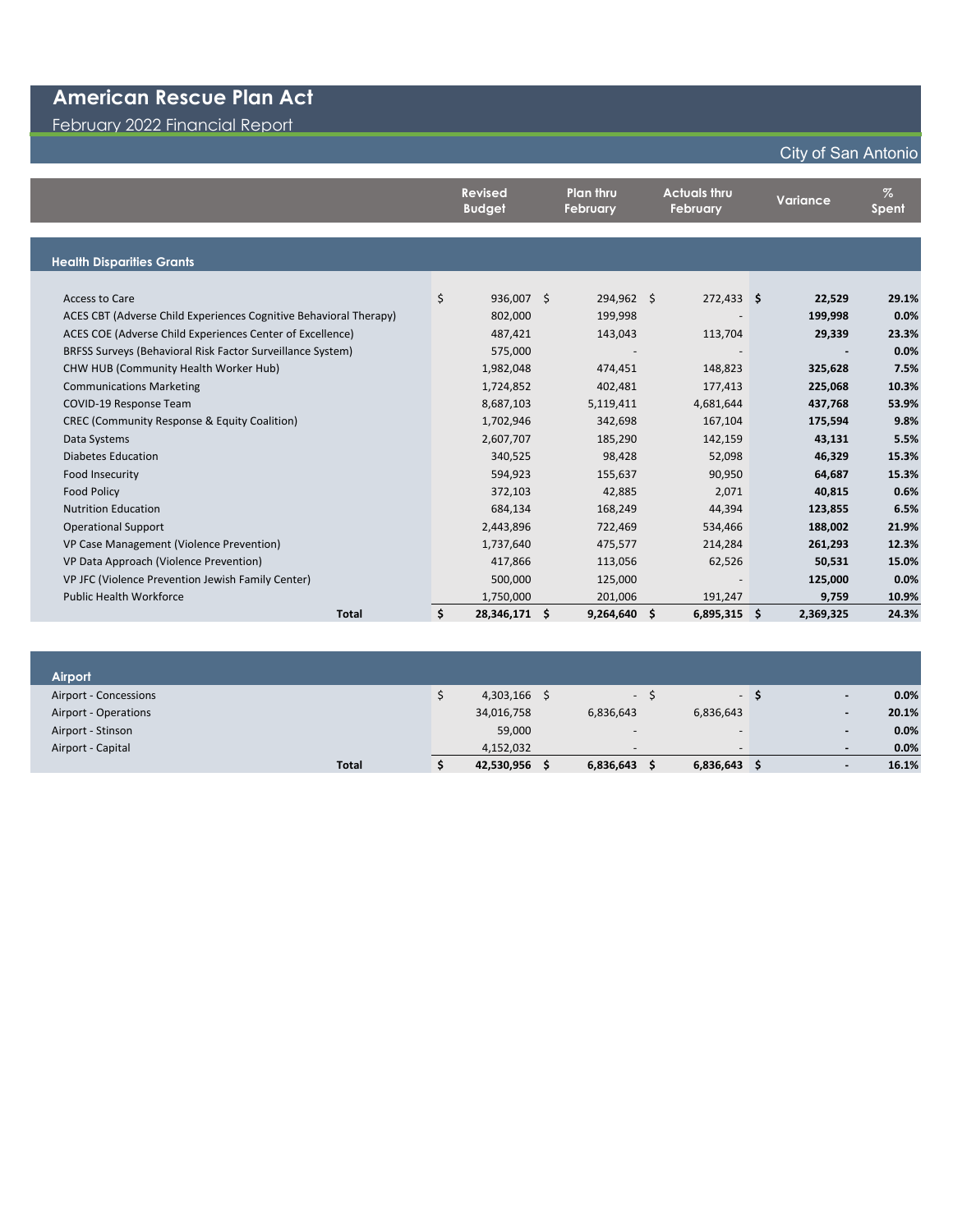February 2022 Financial Report

#### City of San Antonio

|                                                                |                   | <b>Revised Budget</b> | Plan thru<br>February |                          | <b>Actuals thru</b><br>February |               |      | <b>Variance</b>          | $\%$<br>Spent |
|----------------------------------------------------------------|-------------------|-----------------------|-----------------------|--------------------------|---------------------------------|---------------|------|--------------------------|---------------|
| <b>EXPENSES BY PROGRAM</b>                                     |                   |                       |                       |                          |                                 |               |      |                          |               |
| <b>State &amp; Local Fiscal Recovery Funds</b>                 |                   |                       |                       |                          |                                 |               |      |                          |               |
| Revenue Replacement - Arts                                     | \$                | $2,645,193$ \$        |                       | $\overline{\phantom{a}}$ | $\mathsf{S}$                    |               | - \$ |                          | 0.0%          |
| Revenue Replacement - GF                                       |                   | 46,500,000            |                       |                          |                                 | 61,873        |      | (61, 873)                | 0.1%          |
| Revenue Replacement - HOT                                      |                   | 48,327,089            |                       | 12,723,144               |                                 | 12,723,144    |      | $\overline{\phantom{a}}$ | 26.3%         |
| <b>Total</b>                                                   | \$                | 97,472,282 \$         |                       | 12,723,144 \$            |                                 | 12,785,017    |      | (61, 873)                | 13.1%         |
| <b>COVID Response*</b>                                         |                   |                       |                       |                          |                                 |               |      |                          |               |
| Police District Fill for COVID Leave                           | \$                | 260,000 \$            |                       | 152,786 \$               |                                 | 152,786 \$    |      | 0                        | 58.8%         |
| <b>Community Testing - COVID Testing Sites</b>                 |                   | 19,100,000            |                       |                          |                                 |               |      |                          | 0.0%          |
| Contact Tracing - Contract w/ School of Public Health          |                   | 5,200,000             |                       |                          |                                 |               |      |                          | 0.0%          |
| Vaccines - \$100 Gift Card Incentive                           |                   | 1,000,000             |                       |                          |                                 |               |      |                          | 0.0%          |
| Backfill - COVID/Regional Infustion Center/ Admin              |                   | 7,700,000             |                       | 1,443,421                |                                 | 1,432,762     |      | 10,659                   | 18.6%         |
| Mobile Integrated Healthcare Blue Team - 12 staff during peaks |                   | 2,000,000             |                       | 243,654                  |                                 | 243,694       |      | (41)                     | 12.2%         |
| EOC Operations - 7 staff during peaks                          |                   | 1,400,000             |                       |                          |                                 |               |      |                          | 0.0%          |
| Personal Protective Equipment                                  |                   | 1,300,000             |                       |                          |                                 |               |      |                          | 0.0%          |
| 311 Call Center - Main COVID Hotline                           |                   | 480,000               |                       |                          |                                 |               |      |                          | 0.0%          |
| Vaccine Incentives for Employees                               |                   | 4,230,000             |                       | 4,230,000                |                                 | 4,230,000     |      |                          | 100.0%        |
| 3 Temps - COVID Employee Hotline                               |                   | 30,000                |                       |                          |                                 |               |      |                          | 0.0%          |
| <b>Administration of ARPA</b>                                  |                   | 3,047,126             |                       | 241,089                  |                                 | 175,495       |      | 65,594                   | 5.8%          |
| HVAC/Personal Protective Equipment                             |                   | 3,300,000             |                       | 1,022,631                |                                 | 1,022,631     |      |                          | 31.0%         |
| <b>City Employee Testing</b>                                   |                   | 1,000,000             |                       |                          |                                 |               |      |                          | 0.0%          |
| Sub-total                                                      | \$                | 50,047,126 \$         |                       | 7,333,581 \$             |                                 | 7,257,369 \$  |      | 76,212                   | 0.0%          |
|                                                                |                   |                       |                       |                          |                                 |               |      |                          |               |
| <b>Utility Assistance</b>                                      | S                 | 30,000,000            | \$                    |                          | -\$                             |               | -\$  | $\sim$                   | 0.0%          |
| Sub-total                                                      | Ś                 | 30,000,000 \$         |                       |                          | \$                              |               | - \$ |                          | 0.0%          |
| <b>Emergency Housing Assistance Program - Phase 5</b>          |                   | 10,000,000            | S.                    |                          | S                               |               | - \$ | $\overline{\phantom{0}}$ | 0.0%          |
| Sub-total                                                      | Ś.                | 10,000,000 \$         |                       |                          | $\dot{\mathsf{s}}$              |               | $-5$ |                          | 0.0%          |
| Infrastructure*                                                |                   |                       |                       |                          |                                 |               |      |                          |               |
| "F" Streets                                                    | \$                | 10,000,000 \$         |                       |                          | $-5$                            |               | - \$ |                          | 0.0%          |
| Citywide Bridge Program                                        |                   | 3,800,000             |                       |                          |                                 |               |      |                          | 0.0%          |
| Sub-total                                                      | \$                | 13,800,000 \$         |                       |                          | - \$                            |               | - \$ | $\overline{a}$           | 0.0%          |
| One-Time Capital Investments*                                  |                   |                       |                       |                          |                                 |               |      |                          |               |
| Morgan's Wonderland                                            | \$                | 15,000,000 \$         |                       |                          | $-5$                            |               | - \$ |                          | 0.0%          |
| Educare                                                        |                   | 7,000,000             |                       |                          |                                 |               |      |                          | 0.0%          |
| <b>Texas Biomed</b>                                            |                   | 10,000,000            |                       |                          |                                 |               |      |                          | 0.0%          |
| Sub-total                                                      | \$                | 32,000,000 \$         |                       |                          | $-$ \$                          |               | - \$ |                          | 0.0%          |
| <b>Employee Retention*</b>                                     |                   |                       |                       |                          |                                 |               |      |                          |               |
| Employee Benefits & Compensation                               |                   | 10,000,000            |                       |                          |                                 |               |      |                          | 0.0%          |
| Sub-total                                                      | \$                | $10,000,000$ \$       |                       |                          | - \$                            |               | -\$  |                          | 0.0%          |
| Continuation of Domestic Violence Programs - FY24 & FY25*      |                   | 8,842,036             |                       |                          |                                 |               |      |                          | 0.0%          |
| Sub-total                                                      | \$                | 8,842,036 \$          |                       |                          | - \$                            |               | -\$  |                          | 0.0%          |
| <b>Community Needs*</b>                                        |                   |                       |                       |                          |                                 |               |      |                          |               |
| <b>Small Business</b>                                          | \$                | 30,957,964 \$         |                       |                          | \$                              |               | - \$ |                          | 0.0%          |
| Social Services and Non-Profits                                |                   | 4,000,000             |                       |                          |                                 |               |      |                          | 0.0%          |
| <b>Mental Health</b>                                           |                   | 26,000,000            |                       |                          |                                 |               |      |                          | 0.0%          |
| Arts                                                           |                   | 5,000,000             |                       |                          |                                 |               |      |                          | 0.0%          |
| Youth                                                          |                   | 10,000,000            |                       |                          |                                 |               |      |                          | 0.0%          |
| Seniors                                                        |                   | 5,000,000             |                       |                          |                                 |               |      |                          | 0.0%          |
| <b>Digital Access/Literacy</b>                                 |                   | 6,900,000             |                       |                          |                                 |               |      | $\overline{a}$           | 0.0%          |
| Sub-total                                                      | -\$               | 87,857,964 \$         |                       | $\blacksquare$           | \$                              |               | - \$ | $\overline{a}$           | 0.0%          |
|                                                                |                   |                       |                       |                          |                                 |               |      |                          |               |
|                                                                | 5<br><b>Total</b> | 340,019,408 \$        |                       | 20,056,725 \$            |                                 | 20,042,386 \$ |      | 14,339                   | 5.9%          |

\*This allocation was presented to City Council on Febuary 3, 2022 for approval (approved through Ordinance 2022-02-03-0072).